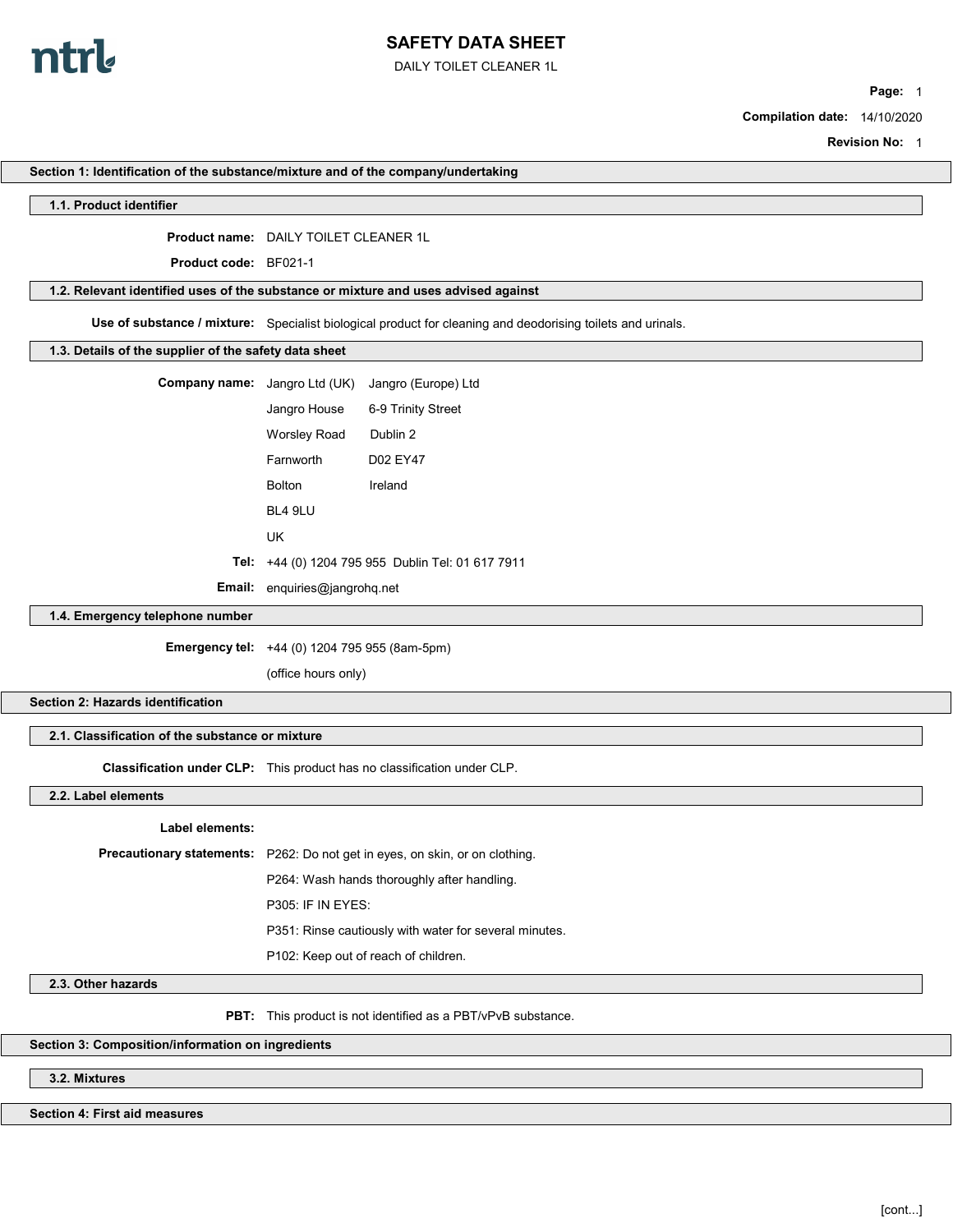DAILY TOILET CLEANER 1L

|                                                            | Page: 2                                                                                        |  |  |  |  |
|------------------------------------------------------------|------------------------------------------------------------------------------------------------|--|--|--|--|
| 4.1. Description of first aid measures                     |                                                                                                |  |  |  |  |
|                                                            | <b>Skin contact:</b> Wash immediately with plenty of soap and water.                           |  |  |  |  |
|                                                            | Eye contact: IF IN EYES: Rinse cautiously with water for several minutes. Remove               |  |  |  |  |
|                                                            | contact lenses, if present and easy to do. Continue rinsing.                                   |  |  |  |  |
|                                                            | <b>Ingestion:</b> Wash out mouth with water.                                                   |  |  |  |  |
|                                                            | <b>Inhalation:</b> Remove victim to fresh air.                                                 |  |  |  |  |
|                                                            | 4.2. Most important symptoms and effects, both acute and delayed                               |  |  |  |  |
|                                                            | Skin contact: There may be mild irritation at the site of contact.                             |  |  |  |  |
|                                                            | Eye contact: There may be irritation and redness.                                              |  |  |  |  |
|                                                            | Ingestion: There may be irritation of the throat.                                              |  |  |  |  |
|                                                            | <b>Inhalation:</b> Not anticipated under normal conditions of use.                             |  |  |  |  |
|                                                            | Delayed / immediate effects: Immediate effects can be expected after short-term exposure.      |  |  |  |  |
|                                                            | 4.3. Indication of any immediate medical attention and special treatment needed                |  |  |  |  |
| Immediate / special treatment: Not applicable.             |                                                                                                |  |  |  |  |
| Section 5: Fire-fighting measures                          |                                                                                                |  |  |  |  |
| 5.1. Extinguishing media                                   |                                                                                                |  |  |  |  |
|                                                            | Extinguishing media: Suitable extinguishing media for the surrounding fire should be used. Use |  |  |  |  |
|                                                            | water spray to cool containers.                                                                |  |  |  |  |
| 5.2. Special hazards arising from the substance or mixture |                                                                                                |  |  |  |  |
|                                                            |                                                                                                |  |  |  |  |
| Exposure hazards: Not applicable.                          |                                                                                                |  |  |  |  |
| 5.3. Advice for fire-fighters                              |                                                                                                |  |  |  |  |
|                                                            | Advice for fire-fighters: Wear self-contained breathing apparatus. Wear protective clothing to |  |  |  |  |
|                                                            | prevent contact with skin and eyes.                                                            |  |  |  |  |
| Section 6: Accidental release measures                     |                                                                                                |  |  |  |  |
|                                                            | 6.1. Personal precautions, protective equipment and emergency procedures                       |  |  |  |  |
|                                                            | Personal precautions: Refer to section 8 of SDS for personal protection details.               |  |  |  |  |
| 6.2. Environmental precautions                             |                                                                                                |  |  |  |  |
|                                                            | Environmental precautions: No special environmental concerns.                                  |  |  |  |  |

### 6.3. Methods and material for containment and cleaning up

Clean-up procedures: Wash the spillage site with large amounts of water.

6.4. Reference to other sections

Reference to other sections: Refer to section 8 of SDS.

Section 7: Handling and storage

7.1. Precautions for safe handling

Handling requirements: Not applicable.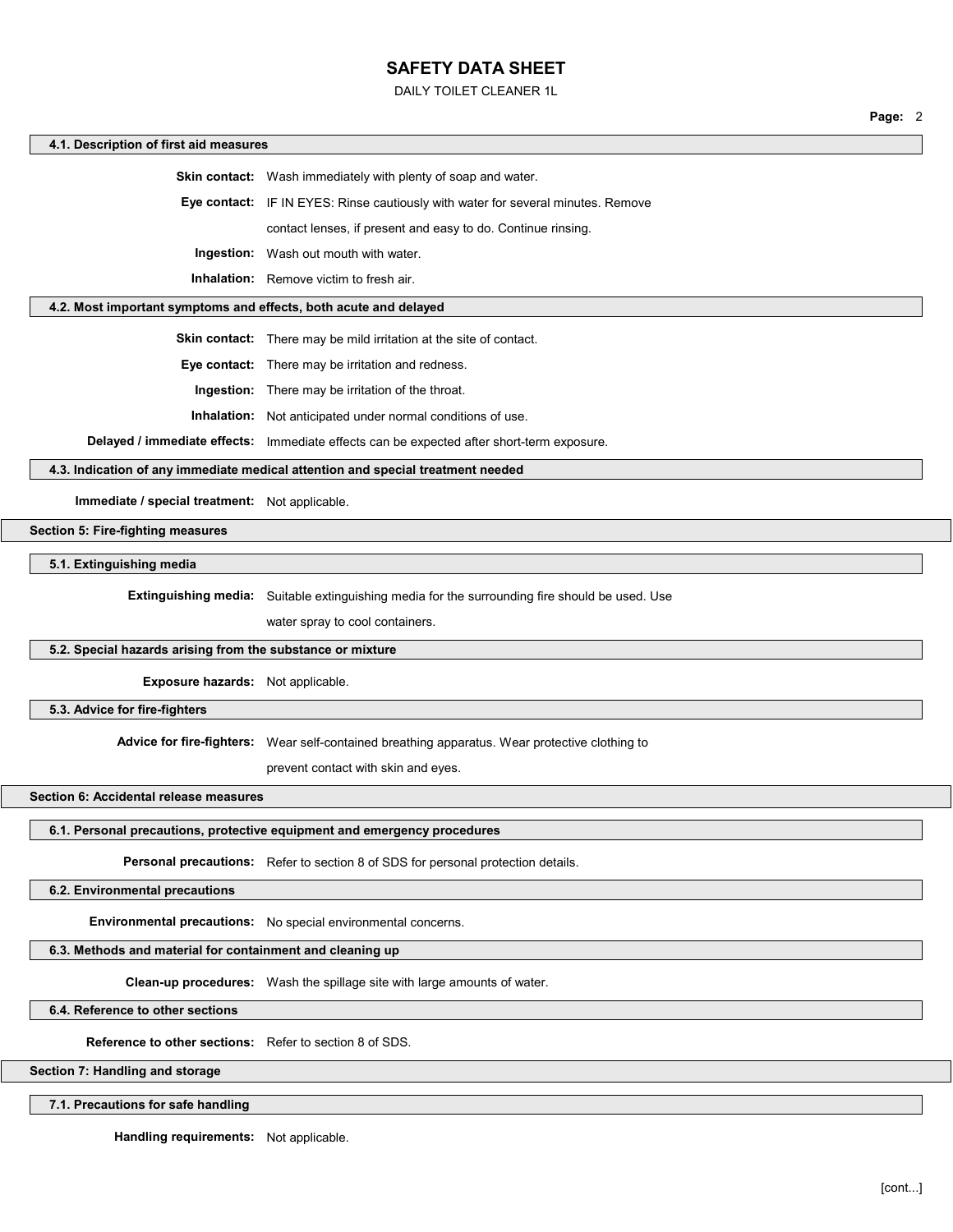DAILY TOILET CLEANER 1L

## 7.2. Conditions for safe storage, including any incompatibilities

Storage conditions: Store in a cool, well ventilated area. Keep container tightly closed.

7.3. Specific end use(s)

Specific end use(s): No data available.

Section 8: Exposure controls/personal protection

8.1. Control parameters

Workplace exposure limits: No data available.

DNEL/PNEC Values

DNEL / PNEC No data available.

#### 8.2. Exposure controls

| <b>Engineering measures:</b> Not applicable. |                                                                                  |  |
|----------------------------------------------|----------------------------------------------------------------------------------|--|
|                                              | <b>Respiratory protection:</b> Respiratory protection not required.              |  |
|                                              | <b>Hand protection:</b> Wear gloves if prolonged contact with product is likely. |  |
|                                              | <b>Eye protection:</b> Not applicable. Avoid contact with the eyes.              |  |
| <b>Skin protection:</b> Not applicable.      |                                                                                  |  |
| <b>Environmental:</b> Not applicable.        |                                                                                  |  |

Section 9: Physical and chemical properties

| 9.1. Information on basic physical and chemical properties |                                      |                                                 |                           |
|------------------------------------------------------------|--------------------------------------|-------------------------------------------------|---------------------------|
| <b>State: Liquid</b>                                       |                                      |                                                 |                           |
| Colour: Green                                              |                                      |                                                 |                           |
|                                                            | <b>Odour:</b> Pleasant               |                                                 |                           |
| <b>Evaporation rate:</b> No data available.                |                                      |                                                 |                           |
|                                                            | <b>Oxidising:</b> No data available. |                                                 |                           |
| <b>Solubility in water:</b> Soluble                        |                                      |                                                 |                           |
|                                                            | Viscosity: No data available.        |                                                 |                           |
| <b>Boiling point/range°C:</b> >100                         |                                      | Melting point/range $C: >0$                     |                           |
| <b>Flammability limits %: lower:</b> No data available.    |                                      |                                                 | upper: No data available. |
|                                                            | Flash point°C: No data available.    | Part.coeff. n-octanol/water: No data available. |                           |
| Autoflammability°C: No data available.                     |                                      | Vapour pressure: No data available.             |                           |
| Relative density: No data available.                       |                                      | <b>pH: 6-8</b>                                  |                           |
|                                                            | <b>VOC g/l:</b> No data available.   |                                                 |                           |

9.2. Other information

Other information: No data available.

Section 10: Stability and reactivity

10.1. Reactivity

Reactivity: Stable under recommended transport or storage conditions.

Page: 3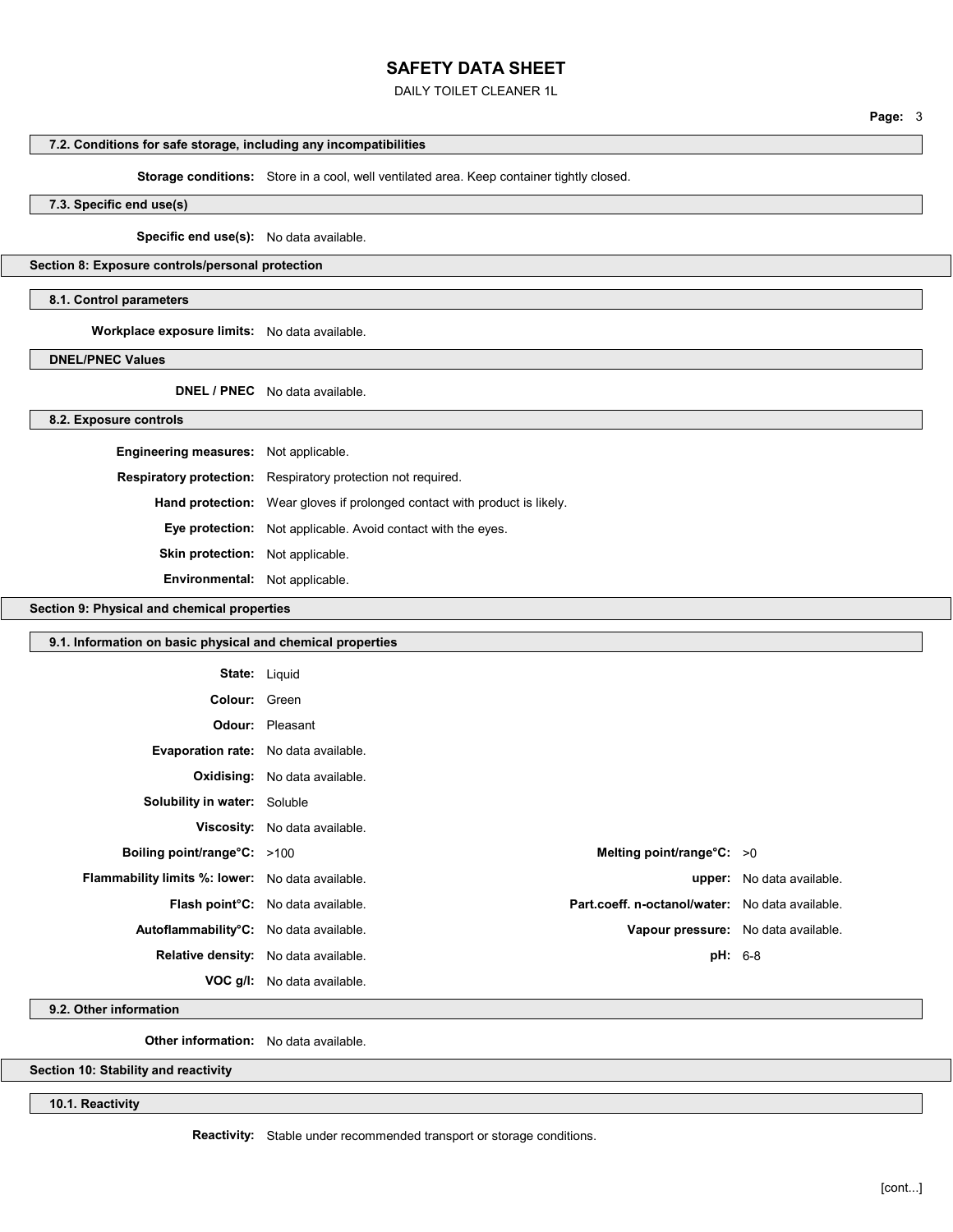DAILY TOILET CLEANER 1L

Page: 4

# 10.2. Chemical stability Chemical stability: Stable under normal conditions. 10.3. Possibility of hazardous reactions Hazardous reactions: Hazardous reactions will not occur under normal transport or storage conditions. Decomposition may occur on exposure to conditions or materials listed below. 10.4. Conditions to avoid Conditions to avoid: Heat. 10.5. Incompatible materials Materials to avoid: Strong oxidising agents. Strong acids. 10.6. Hazardous decomposition products Haz. decomp. products: No data available. Section 11: Toxicological information 11.1. Information on toxicological effects Toxicity values: No data available. Symptoms / routes of exposure Skin contact: There may be mild irritation at the site of contact. Eye contact: There may be irritation and redness. Ingestion: There may be irritation of the throat. Inhalation: Not anticipated under normal conditions of use. Delayed / immediate effects: Immediate effects can be expected after short-term exposure. Section 12: Ecological information 12.1. Toxicity Ecotoxicity values: No data available. 12.2. Persistence and degradability Persistence and degradability: Biodegradable. 12.3. Bioaccumulative potential Bioaccumulative potential: No bioaccumulation potential. 12.4. Mobility in soil Mobility: Readily absorbed into soil.

12.5. Results of PBT and vPvB assessment

PBT identification: This product is not identified as a PBT/vPvB substance.

12.6. Other adverse effects

Other adverse effects: Negligible ecotoxicity.